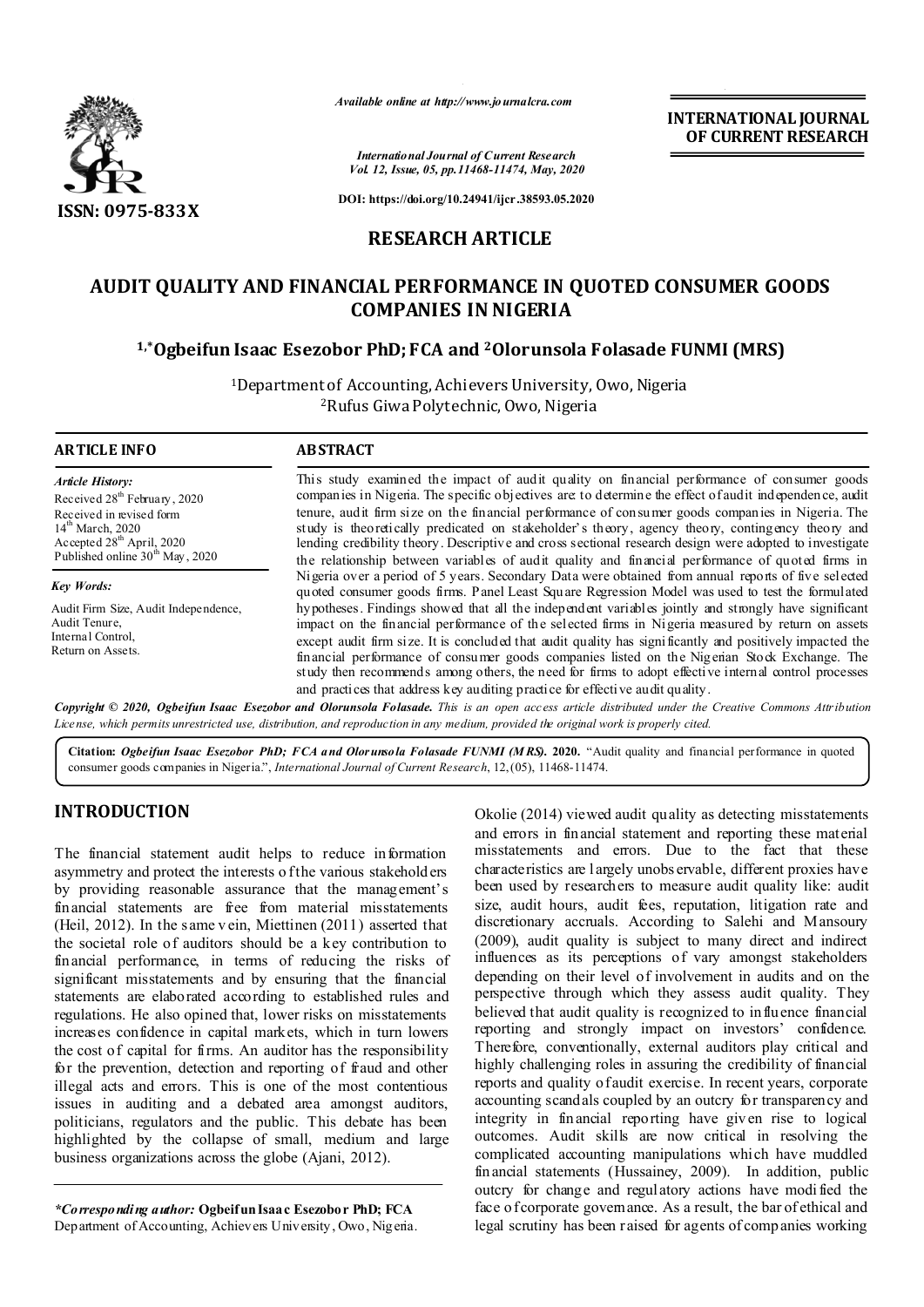for the principals. These outcomes are jointly responsible for addressing investors' anxieties about the financial reporting system (DeAngelo, 2011). Tighter regulations and enhanced standards for accounting and governance of firms have been the result of the occurrence of financial scandals. The corporate auditing accountability and responsibility Act was enacted in 2002 in the USA after the Enron scandals (Craswel, Stokes & Laughton, 2002). These scandals were caused by weak financial controls and ineffective audit practices that the Act tries to address. T hus, it is evident that there is a need for research on audit quality and the financial performance of organizations especially quoted consumer goods companies in Nigeria.

## **Review of Literature/Conceptual Clarifications**

**Audit Quality:** De Ang elo (2011) defined audit quality as the market-assessed joint probability that a given auditor will discover a breach in client's accounting systems, report such breach. The auditor's ability to detect any error is related to the auditor's competence, and confidence to report the errors is also related to the auditor independence. He further explained audit quality as the p robability that an auditor will not release an audit report with unqualified opinion for a financial statement that contains any material misstatement. Hussainey  $(2009)$  viewed that audit quality as the accuracy o f information an auditor provided for the investors. He sees audit quality as auditor capabilities to detect and eliminate any misstatements and manipulations in financial statements. Moreover, Volosin, (2007) suggested that audit quality is determined by the auditor competence and capability in discovering and reporting any errors in corporate financial statements. Ismail, Isklandar & Rahmat, (2008) asserted th at the most common errors made in financial statements are discretionary accruals which are accruals that could be manipulated by management and usually intended to achieve a desired profitability or income. This is caused by the management that has an authority in controlling and creating accounting policies in their favour. An auditor is obligated to disclose non-fair discretionary accruals to prevent misstatement of financial statement.

**Audit Independence:** Audit Independence is an auditor's unbiased mental attitude in making decisions throughout the audit and financial reporting process. Independence refers to the quality of being free from influence, persuasion or bias, the absence of which will greatly impair the value of the audit service and the audit report (Sweeney, 2014). An auditor's lack of independence increases the possibility of being perceived as not being objective. This means that the auditor will not likely report a discovered breach. In Craswel, Stokes and Laughton (2002), it was argued that in a situation where public disclosure o faudit fee and non-audit fee is mandatory, auditors may be willing to issue qualified audit opinions irrespective o f the economic importance o f the client to the auditor and issue unqualified opinion if otherwise. Institute of Internal Auditors, (2007) states that independence is an expected auditor behaviour that directs an auditor who does not have personal interest in doing his/her jobs, because it will be contrary to integrity and objectivity principles. If a public accountant is not independent of the client, his/her audit opinion will be useless because the purpose of this opinion is to increase the credibility of financial statement as a management assertion.

**Audit Tenure:** Okolie, (2014) defined audit tenure in his study as the length of the auditor-client relationship. He

explained that too long association between the auditor and his client may constitute a threat to independence as personalties and familiarity may develop between the parties, which may lead to less vigilance on the part of the auditor. Aside from this threat to independence, the audit engagement may become routine over time, and if so, the auditor will devote less effort to identifying the weaknesses of internal control and risk sources.

**Audit firm size:** As noted by Salehi and Mansoury (2009), the size of an audit firm has been used as a substitute for audit quality, meaning that larger audit firms have a bigger reputation to safeguard and therefore will ensure a more independent quality audit service. It was explained that these large firms have better financial strengths, research facilities and services, superior technology and more experienced employees to undertake large company audits. Their larger client portfolios enable them to resist management pressure, whereas smaller firms provide more p ersonalized services due to limited client portfolios and are expected to succumb to management requirements.

## **Theoretical Framework**

**Stakeholder Theory:** The stakeholder theory evolved from the agency theory. The agency theory sees any modern organization as an aggregation of the interactions between the principals and their agents. T he principals are the sh areholders who are the owners of the entity while the agents are the managers who are usually the experts with control over the day-to-day affairs of the entity. This relationship, as is observed by analysts, creates in formation asymmetry with the managers having in formation advantage. This creates the need for proper monitoring which has brought to the fore role of the auditor, who is required to provide an independent examination of the affairs of the entity so as to be able to express an opinion on the financial statements of the entity. Such expressed opinion by the auditor is basis for " faith" and " confidence" in the financial statements ((Freeman, 1984). The stakeholder theory is a natural extension of the agency theory. The theory holds that every entity involves the interactions of more than the principals and their agents. Such relationships will also involve the interaction of everyone with a stake in the affairs of the entity: the host community, creditors, bankers, government and others. This means that there is greater information demand on the entity; this therefore places greater demands on the auditor to ensure the representativeness o f the financial statements (Donaldson & Preston, 1995).

**Agency Theory:** According to Adams, (1994), agency th eory is concerned with resolving probl ems that can exist in agency relationships; that is, between principals (such as shareholders) and agents of the principals (for example, company executives). The two problems that agency theory addresses are: the problems that arise when the desires or goals of the principal and agent are in conflict, and the principal is unable to verify wh at the agent is actually doing and the problems that arise when the principal and agent have different attitudes towards risk. Because o f di fferent risk tolerances, the principal and agent may each be inclined to take different actions.

**Contingency Theory:** The goal of an audit is to test the reliability of a company's information, policies, practices and procedures. Government regulations require that certain financial institutions undergo independent financial audits, but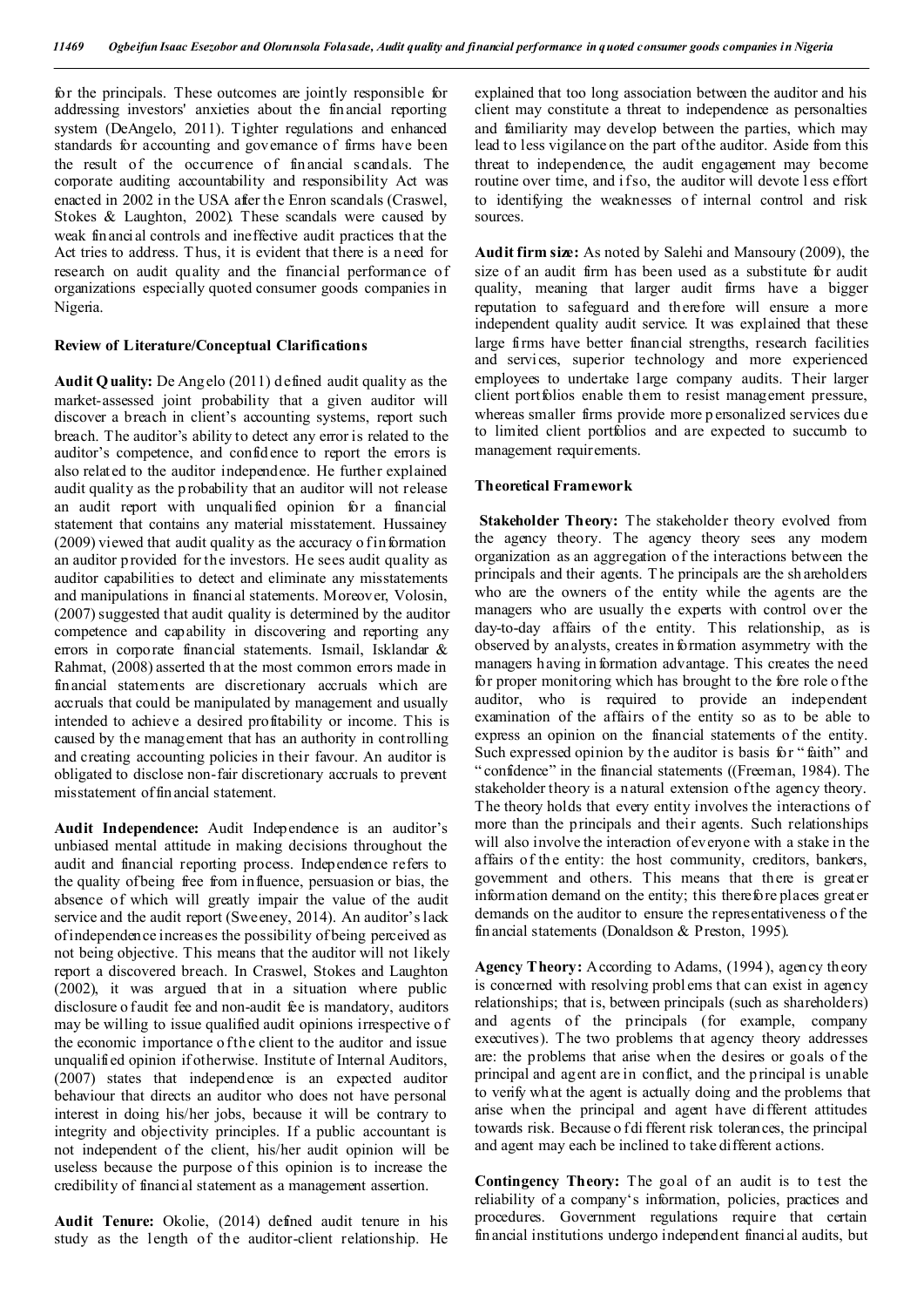industry standards can mandate audits in other areas such as safety and t echnology. Regardless of the audit subject, various factors impact a company's final results, and the contingency theory takes these factors into account during the audit process (Wallace, 1987). According to Daft, (2010), the contingency theory of leadership and management st ates that there is no standard method by which organizations can b e led, controlled and managed. Organizations and their functions depend on various external and internal factors. The functions of audits are themselves, types of organizations that are affected by various factors in the environment. The presence of such factors is why auditing can be managed by applying the contingency theory, with a recognition that processes and outcomes of audits are dependent on variable and contingent factors.

**Lending Credibility Theory:** Volosin, (2007) in his book mentioned that the lending credibility theory is similar to the agency-theory and it states that audited financial statements can enhance stakeholders faith in management's stewardship. The business world consists of different groups that are affected by, or participate in, the financial reporting requirements of the regulatory agencies. They are shareholders, managers, creditors, employees, government and other groups. T he major recipients of the annual reports are the shareholders, including individuals with relatively small shareholding and large institutions such as b anks or insurance companies. Their decision is usually based on the financial reporting and th e performance o f the company's management, who have a responsibility to act in the interests of investors.

**Empirical Literature:** Adeyemi, Okpala and Dabor (2012) investigated the factors affecting audit quality in Nigeria. The primary dat a were supplied by 430 respondents across several stakeholders in the fields of financial reporting and auditing. The secondary data were generated from the financial statements of forty annual reports of companies quoted on the Nigerian Stock Exchange. The test of hypotheses and other analysis of data were done using SPSS, version 17. Their tests revealed that among others, multiple directorships is the most significant in affecting audit quality in Nigeria. In addition, it is found that provision of non-audit service would likely have a significant effect on the audit quality in Nigeria. However, the study did not find audit firm rotation to be a signi ficant factor for enhancing audit quality in Nigeria. The study recommends efforts should be made to strengthen audit quality if the quality of financial reporting was to be improved. Also, regulatory authorities should ensure that the same firm do not render audit services and offer management advisory services in the same company simultaneously.

Matoke and Omwenga (2016) sought to establish the relationship between audit quality and financial performance of listed companies in Nairobi Securities Exchange. The specific objectives were: to examine the influence of size of the audit firm on the financial performance o f listed companies in NSE, to determine the effect of auditors independence on the financial performance of listed companies in NSE, to establish the effect of attributes of the audit team on the financial performance of listed companies in NSE and to establish how the auditor's experience influences financial performance of listed companies in NSE. The theoretical framework encompassed a review of the auditors' theory of inspired confidence, agency theory and stakeholders' theory. Their study adopted a descriptive research design.

The sampling frame of this study was drawn from directories of the Nairobi Securities Exchange Limited; consisting of all the 9 listed companies in Kenya. Data from the ICPAK indicate that there are a total of 826 CPAs working in the 9 listed companies in Kenya. The study used simple random sampling to select 89 respondents since the study population was homogenous. Both primary and secondary d ata w as used. Piloting was carried out to test the validity and reliability of the instruments. To establish the validity of the research instruments the researcher sought the opinion o f experts in the field of study. Their study used Cronbach (Alpha –  $\alpha$ ) model to test the reliability of the data. Quantitative and qualitative d ata that was collected using questionnaires was inspected for errors and gaps. The data was then well examined and checked for completeness and comprehensibility. After inspection, the data was coded and analyzed by the use of descriptive statistics using SPSS. Data was analyzed by multiple linear regression analysis. Findings of the study indicate that the effect of audit quality on financial performance is positive and significant and the greater the degree o f an auditors independence, the greater the propensity o fa firm making substantial net profit margins. The impact of auditor size was also positive and signi ficant, although, its impact was lesser that o f auditor independence. It is recommended that the management of listed parastatals should employ the services of one of the big audit firms and where this is not possible, management should go for an audit firm whose character and integrity is beyond question. Due to the importance of having high quality audit, further studies should explore the areas that relate to audit quality such as customer service satisfaction, customer loyalty, auditors switching and auditors turnover. This will go along incorporating quality and independence of management and board membership; internal audit considerations.

This research work was designed to examine the impact of audit quality on financial performance of quoted firms in Nigeria. The study is descriptive in nature and the correlational and ex-post facto designs were adopted in carrying out this research. Data were obtained basically from the published annual reports and accounts, and notes to the financial statements of the four firms that represent the sample of the study. The data collected were quantified and presented in tables. Multiple regression analysis using the SPSS Version 15.0 was employed in analyzing the data and testing the stated hypotheses. T he results of the findings shows that auditor size and auditor independence have signi ficant impacts on the financial performance of quoted cement firms in Nigeria. However, auditor independence has more influence than auditor size on financial p erformance. The study recommends that the management of quoted cement firms in Nigeria increase the remuneration o fauditors in order to improve their financial performance. The study further recommends that management should employ the services of audit firms whose character and integrity is beyond question. Ejoh, &Ejom, (2014) examined the relationship between internal audit function and financial performance in Tertiary Institutions in Nigeria with particular reference to Cross River State College of Education, Akamkpa. Data was collected using questionnaires and interview guide as well as review of available documents and records. The method of analysis employed was survey design while the stratified sampling procedure was adopted in administering the questionnaires. The data were analyzed using simple percentages, tables, correlation coefficient and z-scores. The study revealed that all activities of the College are initiated by the top management.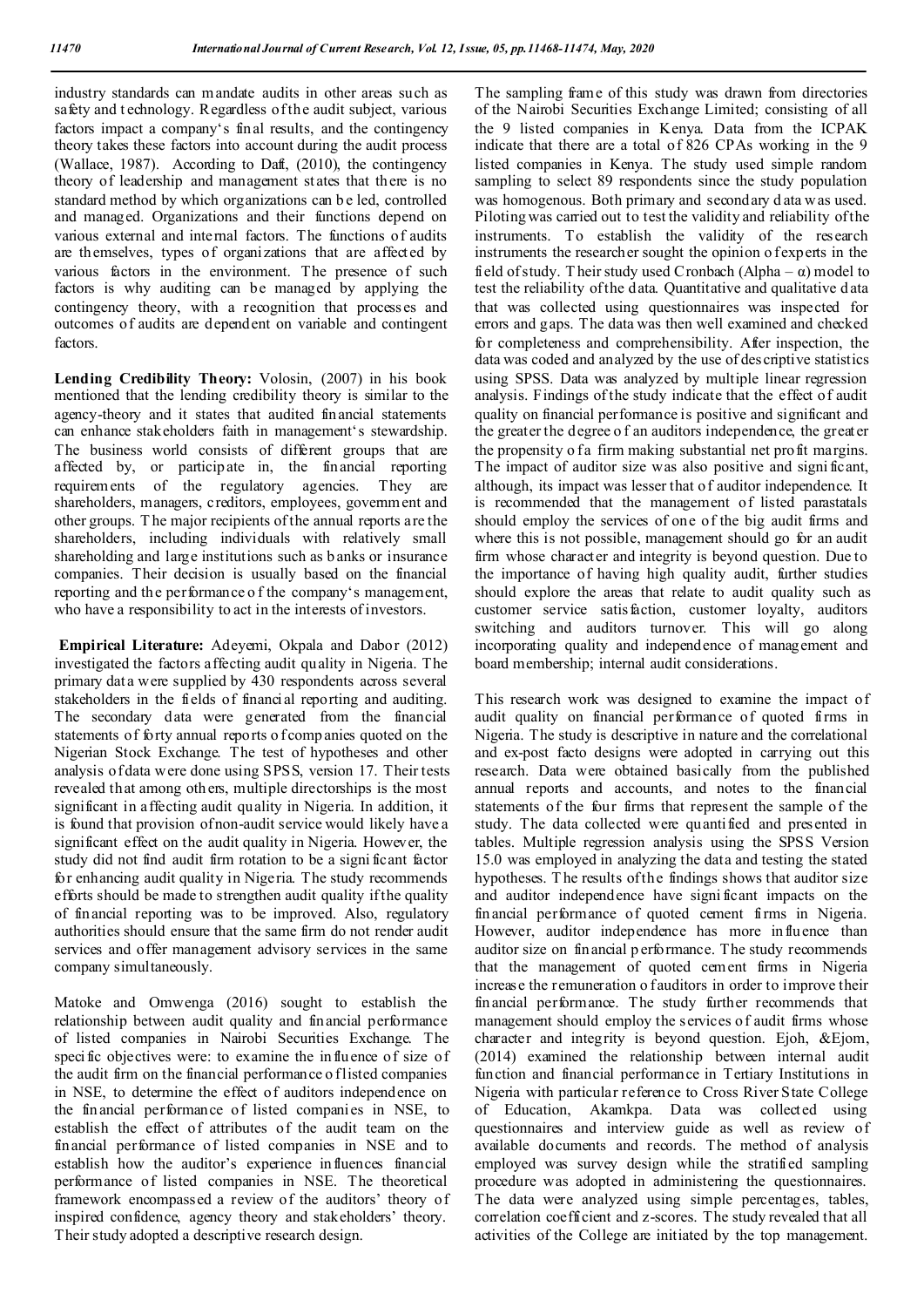On the effectiveness of internal audit, the study found that the internal audit department of the College is not sufficiently staffed, does not perform their duties with greater degree of autonomy and independence from management. Also, the study found that there is a flaw o f audit model in the College. The study further revealed that internal audit function has no significant effect on the financial performance of Cross River State College of Education. The investigation recommends competence profiling in the internal audit unit of the Institution which should be based on what the College expects the internal audit to do and what appropriate number of staff would be required to do the job. It also recommends that the head o f the Internal Audit Department should be a professional or a member o f any professional Accountancy body in Nigeria for ethical justification.

# **RESEARCH METHODOLOGY**

This study will adopt ex-post facto research design. Ex-post facto research design is used to establish a cause and effect relationship among the variables that correlate. Correlational and Ex-post factor design for the study was appropriate because it assisted in determining the influence of Audit Quality on Financial Performance of the selected firms.

**Population of the Study:** A study population is a well-defined or specified s et o f people, group of things, households, firms, services, elements or events which are being investigated. Thus the population should fit a certain specification, which the researcher was studying and the population should be homogenous. The population for this study comprised of all quoted consumer good companies in Nigeria.

**Study Samples and Sampling techniques:** A sample is precisely a part of the population. T hus, the sample size of this Study comprised of ten selected consumer goods companies listed on the Nigerian Stock Exchange. The sampling method to be used for this research work is the convenience sampling which is a specific type of non probability sampling.

**Data Collection Techniques:** Pool of data was retrieved from the annual reports of the selected companies (Unilever Nigeria Plc, Cadbury Nigeria Plc, Nestle Nigeria Plc, 7-Up Bottling and Champion Brew Plc) for the periods 2014-2018 (5years).T his was done in order to enhance its validity and accuracy of dat a collected for the study.

**Method of Data Analysis:** Data was analysed using E-Views statistical package program. Both quantitative analysis and regression analysis was used as data analysis technique. The data collected was run through the specified models so as to clearly ascertain the impact of audit quality on financial performance of quoted consumer goods companies in Nigeria. The focus of this study was the link between audit quality and performance of quoted firms. The dependent variable was measured through profitability of the firms while the independent variables include; audit independence, audit tenure and audit firm size.

**Model Specification:** In this study, the model shall contain two equations. Whilst the first is on determinant of audit quality of quoted firms in Nigeria, the s econd is on impact o f audit quality on financial performance of quoted consumer goods companies using Return on Assets (ROA), which represents Firms' financial performance as the dependent

variable; the explanatory variables will include Audit Independence (AI), Audit Tenure (AT), and Audit Firms' Size (AFS) which represent indicators o f Audit Quality (AQ)

The model used are expressed mathematically as thus:

$$
AQ=f(AI, AT,AFS)
$$
 (1)

$$
ROA = f(AI, AT, AFS)
$$
 (2)

Where:

ROA=Return on Assets; AI=Audit Independence, AT=Audit Tenure, AFS=Audit Firms' Size

Multivariate Regression model would be;  $Y = \alpha + \beta_1 X_1 + \beta_2 X_2 +$ 

$$
\beta_3 X_3 \dots \dots \dots + \beta n X n + \epsilon
$$

$$
ROA = \alpha + \beta_1 X_1 + \beta_2 X_2 + \beta_3 X_3 + \varepsilon
$$
\n(3)

Where; 
$$
X_1 = AI
$$
,  $X_2 = AT$ ,  $X_3 = AFS$ 

 $Y=$  the value of dependent variables;

 $\alpha$ = the constant term:

- $β=$  the coefficient of the function;
- $X=$  the value of independent variables;

 $e = error term$ .

Thus, Regression equation becomes;  $\text{ROA} = \alpha + \beta_1 |\text{AI}| + \beta_2$ **[AT]+ β3 [AFS] +** *ε.*

## **Measurement of Variables**

#### **Independent Variables**

Audit Independence (AI): This will be measured using Natural log of audit fees paid by the consumer goods companies.

Audit Tenure (AT): This will be measured by Length of auditor-client relationship. The code " 1" will be used if the relationship is 3 years and "0" if otherwise.

Audit Firm Size (AFS): This will be measured by the likelihood that a sampled company employs the services of one of the big 4 audit firms in Nigeria. A dummy value of 1 is used if a firm uses any of the big 4 audit firms and 0 if otherwise.

#### **Dependent Variable**

**Return on Asset:** This was measured as ratio of Net Income after T ax to Total Assets.

# **RESULTS**

**Descriptive Statistics:** This section of the analysis provides an overview on the data set while attempt is also made to describe the main attributes of the data. The descriptive st atistics presented in table 4.1 gave a glimpse of the central tendencies, measure o f dispersion, minimum and maximum values, degree of peakedness, asymmetric value, and the Jarque-bera statistics of all the series used in the study. The analysis revealed the location of the center of distributions of the series via the average v alues (mean), the minimum values, maximum values as well as how individual variable values are spread on each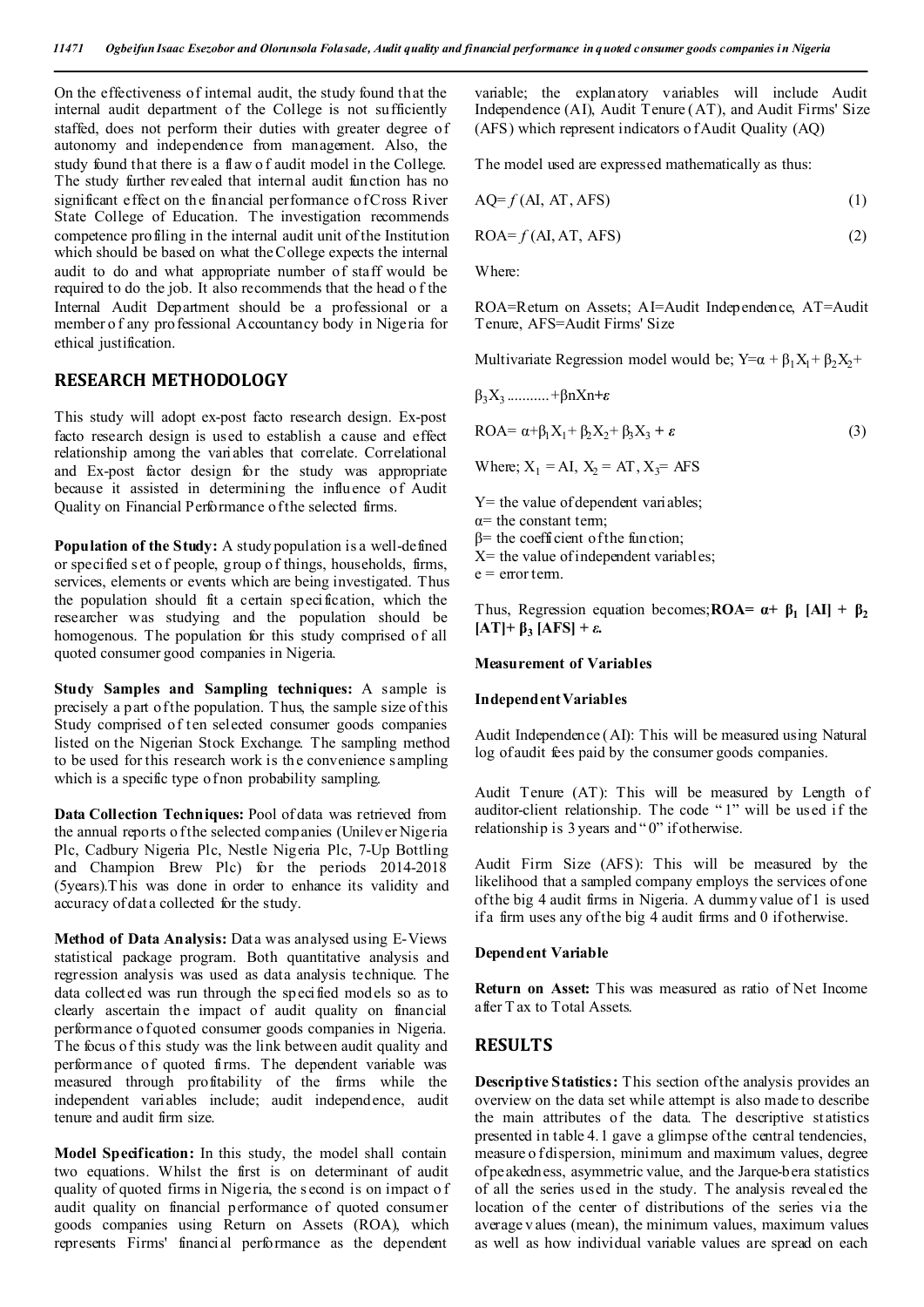side of the centre via the root mean squared deviation (standard deviation), thus revealing the uniformity of the items in the distribution of each variable. The peakedness of each variable is given by the kurtosis statistics, the symmetric n ature o f the series given by the skewness value while the normality condition of each of the series is given by the Jarque-Bera statistics.

|  | Table 4.1. Descriptive Statistics |  |
|--|-----------------------------------|--|
|--|-----------------------------------|--|

|                             | Audit        | Audit    | Audit     | Return      |
|-----------------------------|--------------|----------|-----------|-------------|
|                             | Independence | Tenure   | Firm Size | on Assets   |
| Mean                        | 44.72000     | 0.52350  | 0.6000    | 0.084891    |
| Median                      | 48.25000     | 0.77000  | 0.3000    | 0.030850    |
| $\overline{\text{Maximum}}$ | 64.10000     | 1.00000  | 1.0000    | 0.863000    |
| Minimum                     | 25.50000     | 0.13000  | 0.4048    | $-0.078400$ |
| Std. Dev.                   | 11.23466     | 0.240913 | 0.5302    | 0.188631    |
| <b>Skewness</b>             | $-0.228004$  | 0.014655 | 0.3940    | 3.734090    |
| Kurtosis                    | 1.980308     | 0.787907 | 0.2044    | 16.07973    |
| Jarque-Bera                 | 1.039762     | 0.038202 | 0.1930    | 189.0443    |
| Probability                 | 0.594591     | 0.981080 | 0.4020    | 0.000000    |
| Observations 25             |              | 25       | 25        | 25          |

Source: Computer Output Eviews 7, (2020).

Minimum and maximum values of audit independence reported in table 4.1 stood at 25.50 and 64.10 respectively. The table reported minimum value of 0.1300 for audit tenure while the maximum value stood at 1.0000. As reported in table 4.2, the minimum and maximum values for the audit firm size were 0.4048 and 1.000 respectively. Return on Assets showed minimum and maximum values of -.07840 and 0.8630 respectively. From the table it was observed that all the variables except audit independence (-0.228004) was skewed to the right, given the corresponding positive skewness statistics of 0.014655, 0.3940 and 3.734090 for audit tenure, audit firm size and return on assets respectively. Notably, the kurtosis statistics revealed that only return on assets was leptokurtic (i.e positive kurtosis values are greater than 3) while audit independence, audit tenure and audit firm size were platykurtic (i.e positive kurtosis values less than 3).

The Jarque-bera statistics reveals that the normality hypothesis does not stand for return on assets while there is evidence that other variables are normally distributed given their corresponding probability values of 0.594591, 0.981080 and 0.4020 respectively.

## **Test of Hypotheses**

# **Hypothesis One**

**H0:** Audit Independence has no significant effect on the financial performance of consumer goods companies in Nigeria.

|  |  | Table 4.2 Hypothesis One Regression Result |
|--|--|--------------------------------------------|
|--|--|--------------------------------------------|

|                    | Dependent Variable: Return on Assets<br>Method: Least Squares<br>Date: 12/12/19 Time: 13:04<br>Sample: 2014 2018<br>Included observations: 25 |            |                    |        |
|--------------------|-----------------------------------------------------------------------------------------------------------------------------------------------|------------|--------------------|--------|
| Variable           | Coefficient                                                                                                                                   | Std. Error | t-Statistic        | Prob.  |
| Audit Independence | 0.001176                                                                                                                                      | 0.007577   | $-0.155165$ 0.0484 |        |
|                    | 0.096442                                                                                                                                      | 0.086121   | 1.119846           | 0.2775 |

Source: Computer Output, E views 7 (2020)

From Table 4.2, the size of the coefficient of the independent variable shows that a 1% increase in audit independence will cause a 0.001 increase in return on asset. Furthermore, p-value of 0.0484 which shows that the regression result is statistically significant because this is lower than 5%, the level of significance adopted for this study. Therefore, the null hypothesis one which states audit independence has no significant effect on the financial performance of consumer goods companies in Nigeria is rejected. Hence, audit independence has positive signi ficant impact on performance of consumer goods in Nigeria.

#### **Hypothesis Two**

 $H_0$ : Audit Tenure has no significant effect on the financial performance of consumer goods companies in Nigeria.

|  | Table 4.3 Hypothesis Two Regression Result |  |
|--|--------------------------------------------|--|
|  |                                            |  |

Dependent Variable: Return on Assets Method: Least Squares Date: 12/12/19 Time: 13:46 Sample: 2014 2018 Included observations: 25 Variable Coefficient Std. Error t-Statistic Prob.

| Audit Tenure | 0.002907 0.003898 | 0.745731 0.0255    |
|--------------|-------------------|--------------------|
| C            | 0.045094 0.179455 | $-0.251282$ 0.8044 |

Source: Computer Output, Eviews 7 (2020).

From Table 4.3, the size of the coefficient of the independent variable shows that a 1% in crease in audit tenure will cause a 0.003 increase in Return on Assets. Furthermore, p-value of 0.0255 shows that the regression result is statistically significant because the value is lower than 5%, the level of significance adopted for this study. Therefore, the null hypothesis two which states audit tenure has no significant effect on the financial performance of consumer goods companies in Nigeria is rejected. Hence, audit tenure has significant effect on the financial performance of consumer goods companies in Nigeria.

## **Hypothesis Three**

 $H_0$ : Audit firm size has no significant impact on financial performance of consumer goods in Nigeria.

#### **Table 4.9 Hypothesis Three Regression Result**

| Dependent Variable: Return on Assets |                                    |                   |        |
|--------------------------------------|------------------------------------|-------------------|--------|
| Method: Least Squares                |                                    |                   |        |
| Date: 12/12/19 Time: 14:06           |                                    |                   |        |
| Sample: 2014 2018                    |                                    |                   |        |
| Included observations: 25            |                                    |                   |        |
|                                      |                                    |                   |        |
|                                      |                                    |                   |        |
| Variable                             | Coefficient Std. Error t-Statistic |                   | Prob.  |
| Audit Firm Size                      | 0.018513                           | 0.013006 1.423384 | 0.0217 |

Source: Computer Output, E-views 7 (2020)

From Table 4.9, the size of coefficient of the independent variable shows that a 1% increase in audit firm size will cause a 0.019 increase in return on asset. Furthermore, p-value of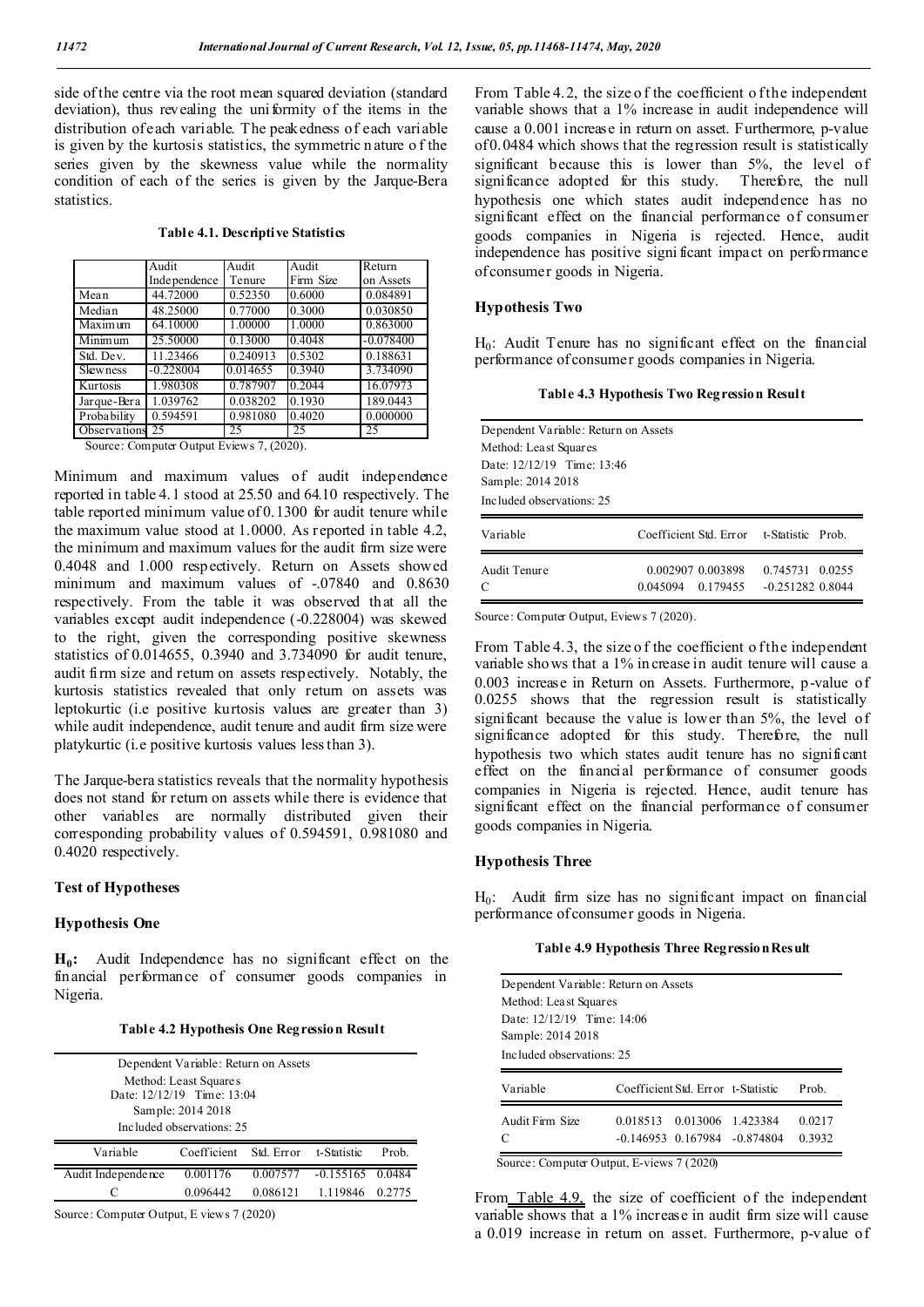0.0217 shows that the regression result is statistically significant because the value is lower than the 5% level of significance adopted for this study. Therefore, the null hypothesis three which states that Audit firm size has no significant impact on financial performance o f consumer goods in Nigeria is accepted. Hence, Audit firm size has no significant impact on financial performance o f consumer goods in Nigeria.

#### **Summary**

The study examined the relationship between audit quality and financial performance of consumer goods companies in Nigeria. The study aimed at ascertaining the impact of audit independence, audit tenure, audit firm size on financial performance of these quoted firms. The study made use of secondary data. Descriptive and cross sectional research design was adopted. Panel least square regression model was adopted in testing the hypotheses formulated. Results from statistical analysis showed that audit independence has positive significant impact on performance of consumer goods in Nigeria; audit tenure has signi ficant effect on the financial performance of consumer goods companies in Nigeria; and audit firm size has no significant impact on financial performance of consumer goods in Nigeria.

#### **Conclusion**

The Study concluded that audit quality has signi ficantly and positively impacted the financial performance of consumer goods companies listed on the Nigerian Stock Exchange. The independent variables studied: audit independence, audit tenure and audit firm sizes signi ficantly impacted financial performance except audit firm size which was not statistically significant. T he study also discovered that the audit function is important to the growth of firms as it provides essential services for the m anagement o f the firms. It is also h elpful in bringing a methodical disciplined way to refine the control and governance p rocedures. It is a vital function and as evidenced by the increasing demand for this service in several organizations. Thus, the audit department is seen as a pertinent factor in the application of accounting systems and the financial reports express the work and quality of activities of the company.

#### **Recommendations**

As a result of the conclusion drawn earlier, the study recommends as follows:

- That, there is the need for firms to adopt effective internal control processes and practices that address key auditing practice for effective audit quality.
- In order to implement good internal audit independence, managers need to know that they should be concerned about the inter-relationship between audit quality and financial performance. They should continuously update themselves with the dynamism in audit technological systems and skills. By applying skills in vital instances, as well as building personal and professional credibility, auditors can become indispensable by spreading good governance and enhancing the efficiency of audit practices.

 Management should organize seminars and workshops for auditors to be trained frequently by experts and be updated with the new practice principles.

# **REFERENCES**

- Adams, M. B. 1994. Agency Theory and Internal Audit. *Managerial Auditing Journal*, 8-12.
- Adeyemi, S.B., Okpala, O., Dabor, E.L. 2012. Factors affecting audit quality in Nigeria. *International Journal of Business and Social Science, 3* (20), 198-209
- Ajani, S. A. 2012. "Auditing as a tool for enhancing the principal agent relationship". Study Guide: Masters in Business Administration, Ahmadu Bello University, Zaria.
- Craswel, A., Stokes, D. J. and Laughton, J. (2002). Auditor independence and fee independence, *Journal of Accounting and Economics, 33*, 253 – 275.
- Daft, R. L. 2010. *Organization Theory and Design.* Natorp Boulevard: Erin Joyner.
- DeAngelo, L. E. 2011. Auditor size and audit quality, *Journal of Accounting and Economics*, 3 (3), 183 – 199.
- Donaldson T., and Preston I. 1995. Stakeholder theory of the corporation: Concepts, evidence, implications. *Academic Management Review*, *20*, 65-91.
- Ejoh, N. O., &Ejom, P. E. 2014. The effect of internal audit function on the financial performance of tertiary institutions in Nigeria. *International Journal of Economics, Commerce and Management, 2* (10), 1-14
- Freeman R.E., (1984). *Strategic management: A stakeholder approach.* Boston, Pitman.
- Heil, D. 2012. "The influence of the auditor on the earnings quality of their clients". (Unpublished Master's Thesis). Department of Accounting, Auditing and Control, Erasmus University, Rotterdam.
- Hassan, S. U. & Farouk, M. A. 2014. Audit Quality and Financial Performance o f Quoted Cement Firms in Nigeria. *European Journal of Business and Management, 6* (28), 73-82.
- Hussainey, K. 2009. The impact of audit quality on earning predictability. *Managerial Auditing Journal,* 24(4), 340- 351.
- Institute of Int ernal Auditors, 2007. The Professional Practices Framework. Internal Audit
- in Banks and the Supervisor's Relationship with Auditors: *Managerial Auditing*, 2 10.
- Ismail H., Isklandar T.M. &Rahmat M.M. 2008. Corporate Reporting Quality, Audit Committee and Quality o f Audit. *Auditing: Malaysian Accounting Review,7* (1), 1-4.
- Matoke, V. N., & Omwenga, J. 2016. Audit Quality and Financial Performance of Companies Listed in Nairobi Securities Exchange. *International Journal of Scientific and Research Publications, 6* (11), 372-381.
- Miettinen, J. 2011. "The role of audit quality on the relationship between audit agency problems and financial information quality". Paper presented at the Department o f Accounting and Finance, University of Vaasa, Finland.
- Okolie, A.O. 2014. Auditor tenure, auditor independence and accrual – based earnings management of quoted companies In Nigeria*, European Journal of Accounting Auditing and Finance Research*, *2 (2), 63 – 90.*
- Salehi M, &Mansoury A. 2009. Firm size, audit regulation and fraud detection: Empirical evidence from Iran. *Management 4*(1):5-19.